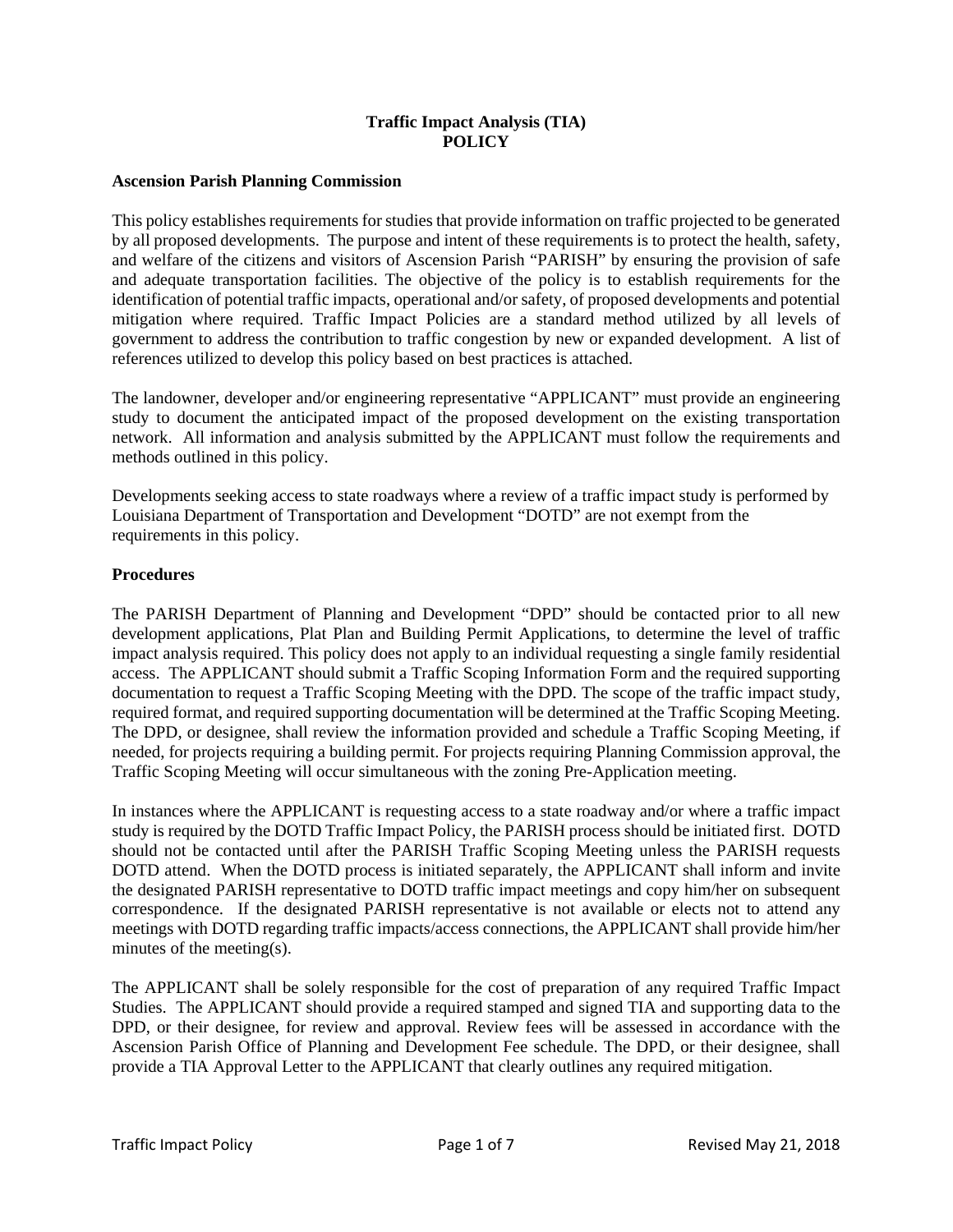The TIA Approval Letter shall be included in the packet provided to the commissioners for projects requiring approval by the Planning Commission. At the commission meeting, the Planning Commission approves, denies, or requests further modifications or analysis based on the recommendations in the TIA Approval Letter.

The TIA Approval Letter shall be submitted with the Permit Application for projects requiring a building permit. A building permit will not be issued unless the APPLICANT receives a TIA Approval Letter.

Required mitigation measures, if any, shall be in place prior issuance of an occupancy permit.

# **Traffic Scoping Meeting**

The APPLICANT shall submit a Traffic Scoping Information Form to the DPD to request a Traffic Scoping Meeting with the DPD, or their designee, prior to traffic counts or preparation of the TIA. At this meeting, the DPD, or their designee, shall discuss and develop the following Traffic Impact Analysis requirements based on project specific conditions:

- TIA Threshold
- Study area
- Data Collection Requirements which could include, but not be limited to
	- o Field Observations
	- o Seven-day, 24 hour volume counts
	- o Daily volume counts
	- o Turning movement counts
	- o Classification counts
	- o Speed data
	- o Travel Times
	- o Crash History
	- o Traffic Signal Inventory/phasing/timing
- Trip generation and distribution which could include, but not be limited to
	- o Land Use Category
	- o Daily trips
	- o Peak hour trips
	- o Internal Capture percentages
	- o Pass by percentages
- Incorporation of trips for other proposed developments within the study area and/or growth rate usage and methodology
- Analysis requirements which could include, but not be limited to
	- o Capacity Analysis
	- o Turn Lane Warrant Analysis
	- o Signal Warrant Analysis
	- o Safety Analysis
	- o Roundabout Study
	- o AutoTurn Analysis
	- o Simulation Modeling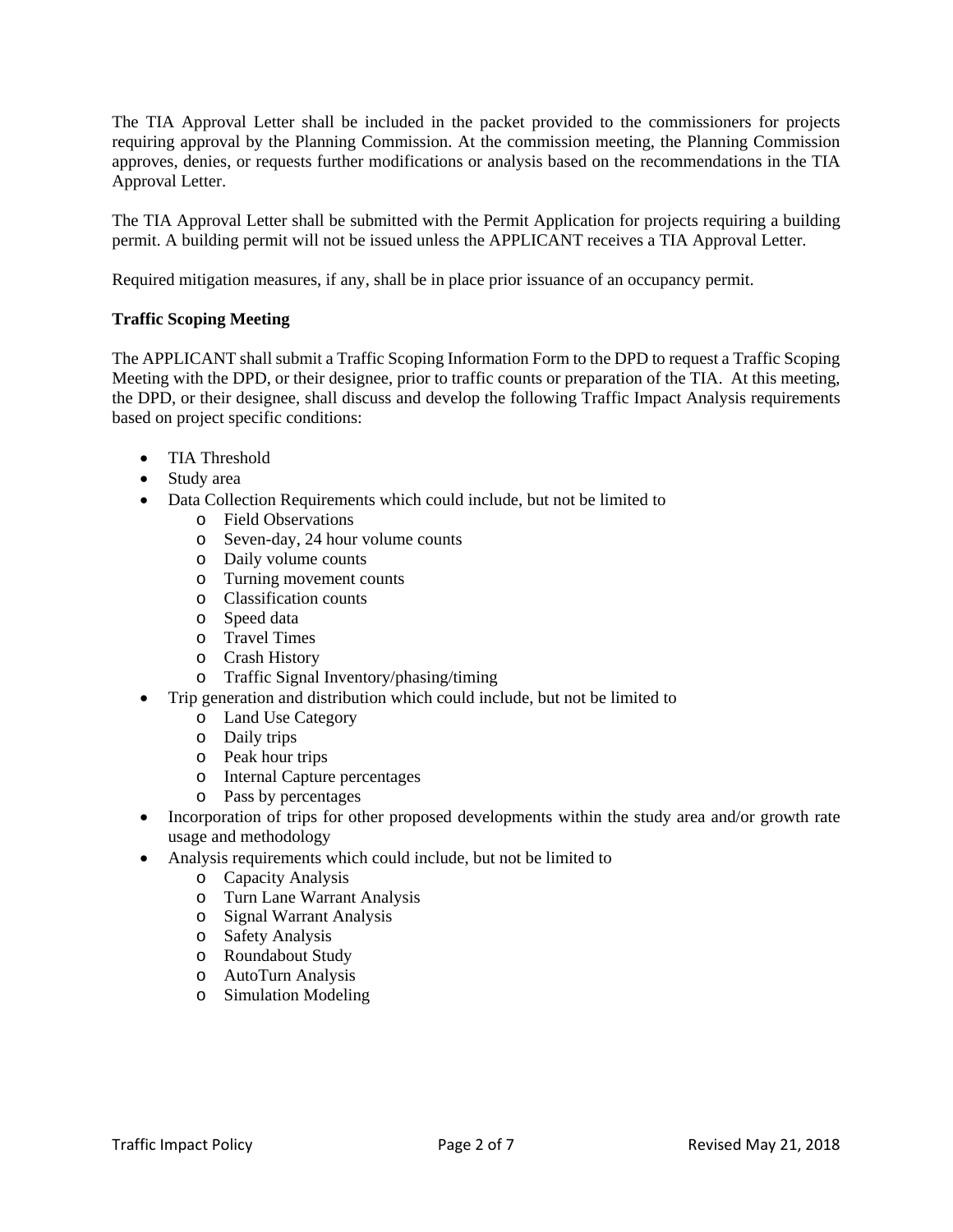# **Trip Generation Rates**

In general, applicants shall use the trip rates (use fitted equation if available) contained in the most recent edition of the Institute of Transportation Engineers' (ITE) *Trip Generation* manual or count data from an equivalent site.

# **Traffic Impact Analysis Threshold Levels**

A TIA shall be required for all subdivisions and developments requiring a building permit except for an individual single-family residence. Expansion of an existing project under construction may also be subject to a traffic study. Generally, three (3) threshold levels of Traffic Impact Studies (Thresholds 1, 2, and 3) are defined to include, but not be limited to, the following requirements. The exact requirements based on site-specific and project specific elements will be defined at the Traffic Scoping Meeting.

Threshold 1 (Traffic Impact Analysis Statement Required) – If the proposed development results in less than forty (<40) peak hour trips, either AM or PM (whichever is greater) the APPLICANT would submit:

- a. The proposed trip generation and distribution with source of information
- b. Traffic Scoping Information Form with Required Additional Information (may include revisions per the Traffic Scoping Meeting)
- c. Sight distance evaluation at proposed driveway locations

Threshold 2 (Traffic Impact Analysis Study Required) – If the proposed development results in greater than forty  $(>40)$  and less than four hundred  $( $400$ ) peak hour trips, either AM or PM (whichever is$ greater) the APPLICANT would submit:

- a. through c. above, and:
- d. Capacity analysis for existing and proposed conditions at intersections within the study area established during the Traffic Scoping Meeting;
- e. Capacity analysis for proposed conditions at the development driveways;
- f. Left turn lane, right turn lane and signal warrants at the development driveways;
- g. Recommendations for mitigating improvements to maintain or improve the existing Level-of-Service, as well as recommendations for driveway locations and configurations.

Threshold 3 (Limited Traffic Impact Analysis Study Required) – If the proposed development results in greater than four hundred (>400) peak hour trips, either AM or PM the APPLICANT would submit:

- a. through g. above and;
- h. Obtain summary of the crash history within the study area;
- i. Review crash reports and provide recommendations to improve safety.

The peak hour trips are not the only threshold factor in deciding the analysis that will be required. At the discretion of the DPD, or their designee, other items which significantly influence the traffic movements or safety may require a higher level of study. These include but are not limited to the following:

- High-accident areas
- Areas currently experiencing excessive traffic congestion
- Areas currently undergoing substantial growth
- High volumes on surrounding roads affecting access to a proposed development
- Lack of existing left turn lanes on adjacent roadways
- Inadequate sight distance at access points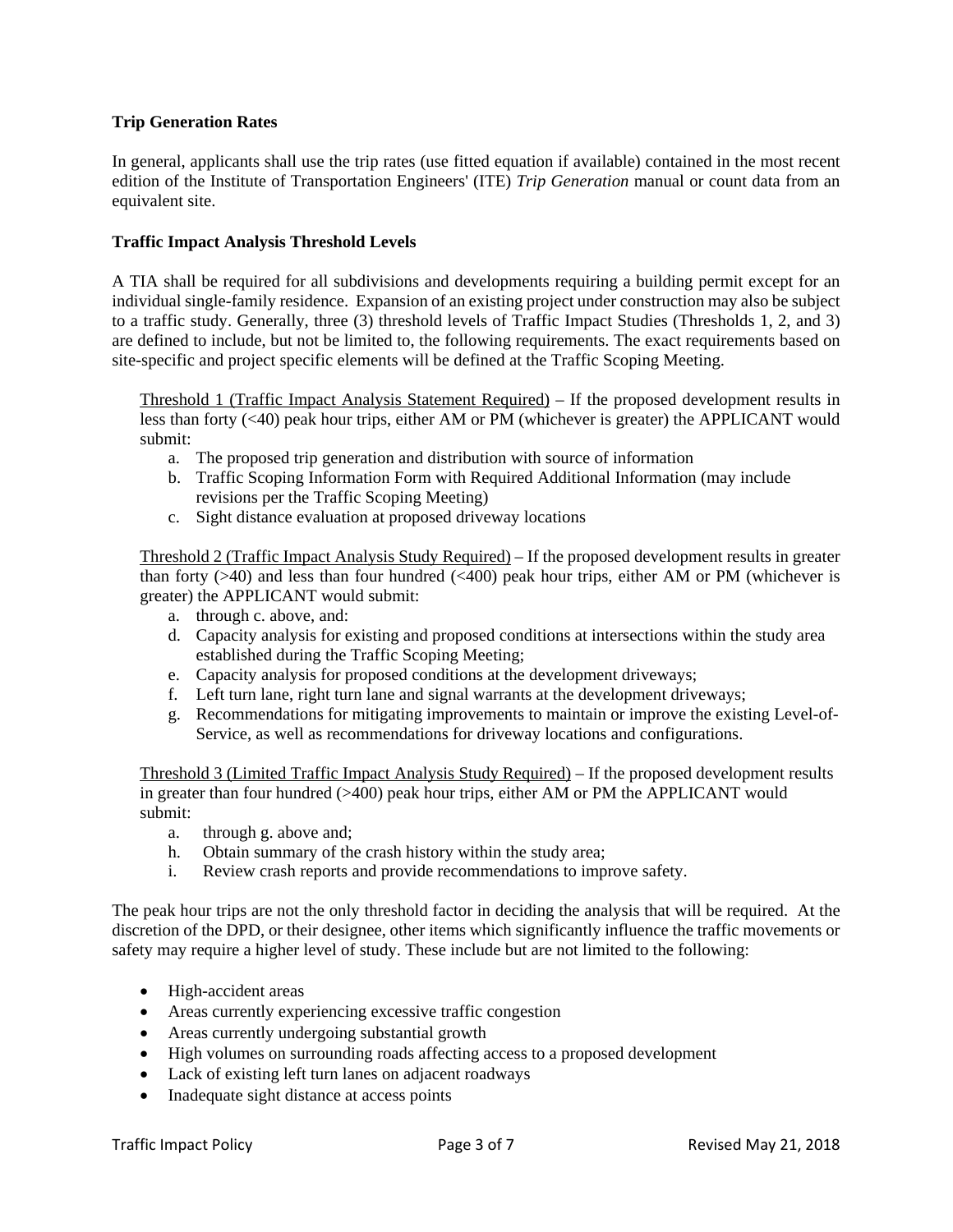- Proximity of proposed access points to existing drives or intersections
- Developments that include drive-through operations

The APPLICANT shall meet all applicable requirements found in the Parish Unified Land Development Code. The PARISH has the right to require mitigating improvements for which will be the financial responsibility of the APPLICANT.

#### **Documentation**

Threshold 2 and 3 Traffic Impact Analysis studies shall be stamped and signed by the approved registered PTOE certified Louisiana Professional Engineer.

#### **Contents and Format**

The contents of a TIA, as well as the TIA study area limits shall vary depending on the site and prevailing conditions. As previously stated, content requirements shall be established by the DPD, or their designee during the Traffic Scoping Meeting.

Each TIA must take into account other proposed developments in the study area for which a TIA has been submitted or approved. This information shall be obtained and provided by the DPD, or their designee, and/or the DOTD. A growth rate may be applied to existing traffic data in lieu of estimated trips for specific developments if approved by the DPD in the Traffic Scoping Meeting.

The TIA study shall be prepared in the following format:

- 1. Description of study area A vicinity map and description of the study area shall be provided. The map shall include roadways that allow access to the site and are included in the study area. Documentation of the study area development established during the Traffic Scoping Meeting shall be included in the appendix.
- 2. Description of the Project This description shall include the size of the parcel, access to the site, onsite circulation, and the existing and proposed uses of the site. In addition, the square footage of each use or number and size of units proposed shall be specified. A proposed site plan proposed shall be included.
- 3. Existing conditions The existing conditions, in the vicinity of the project, shall be described including field observations. Existing traffic controls and geometrics (number of lanes, intersection configurations, etc.) on roadways or at intersections within the study area shall be described in detail.
- 4. Existing Traffic Volumes Traffic data shall be collected be conducted at study area intersections during peak hours and dates approved by the DPD, or their designee. The TIA shall include a description of traffic count type, location and date of collection. A figure that presents AM and PM peak hour counts with turning movements and average daily traffic shall be included when applicable. Raw count data shall be included in the appendix.

Unless approved by the DPD, the counts shall be conducted during the school year (September through May) and during weeks that have no major school holidays. (These holidays shall include, but not be exclusive to, Thanksgiving, Christmas Break, Spring Break, Mardi Gras, Labor Day, and Exam weeks.) Counts shall not be conducted during special events in the area unless for a specific purpose.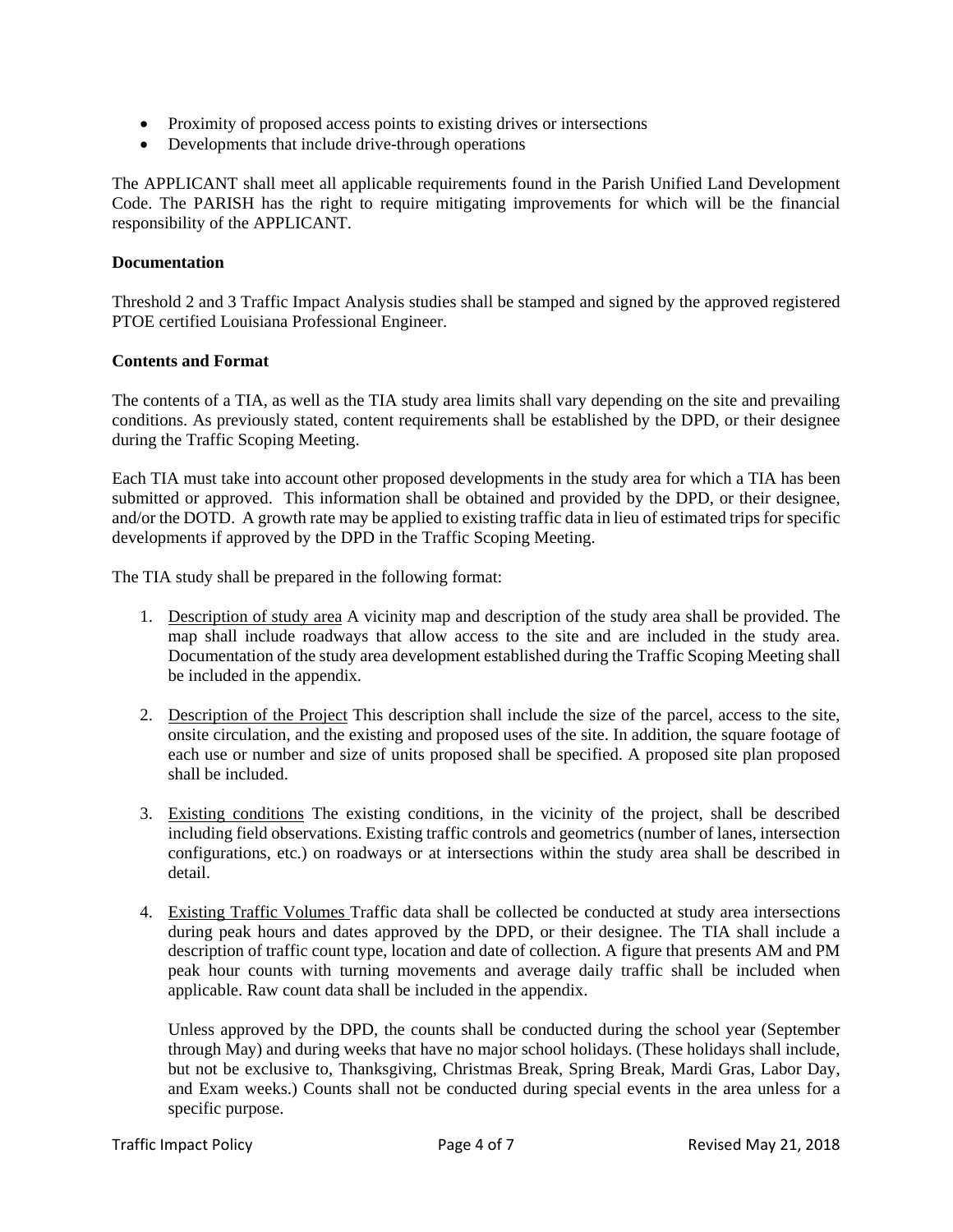- 5. Trip generation estimates. Traffic volumes expected to be generated by the proposed development shall be estimated. Trip generation calculations shall be included in the appendix.
- 6. Trip distribution Trips generated by the site must be distributed and assigned to the roadway network to determine the project's impacts. The methodology and assumptions which are used in the determination of trip distribution shall be described. For projects with several phases to be developed over several years, the trip distribution shall be estimated for the completion of each phase of the development. A figure that presents the new trips distributed and assigned to the roadway network shall be included.
- 7. Projected Traffic Volumes within the TIA study area Project generated, and distributed trips shall be estimated for intersections in the study area, including proposed driveways. A figure that presents AM and PM peak hour projected volumes with turning movements shall be included.

A detailed description of the incorporation the trips generated from other proposed developments or the use of growth rates as approved by the DPD, or their designee, in the Traffic Scoping Meeting shall be included.

8. Capacity analysis Capacity analyses provide an indication of how well the study area intersections serve existing and future traffic demands. A description of the methodology and Level of Service (LOS) definitions shall be included within the TIA. For existing and future conditions, LOS at all study intersections, inclusive of the site access locations, shall be calculated for signalized and unsignalized intersections using procedures contained in the *Highway Capacity Manual*. The LOS and delay shall be reported for each turning movement at each approach, each overall approach and the overall intersection as applicable in tabular format. Capacity analysis documentation shall be included in the appendix.

The objective of the APPLICANT shall be to maintain or improve the existing LOS. An overall LOS "D" shall be considered acceptable. Where LOS "D" is not existing or the existing LOS cannot be achieved with improvements/mitigation, a description of impacts, constraints, mitigation measures analyzed, and results shall be provided.

- 9. Warrant Analysis Traffic signal and or left/right lane turn warrants may be conducted and storage lengths recommended where applicable. Meeting warrants is not the only consideration for signalization and/or turn lanes, engineering judgment must also be applied. Warrant analyses documentation shall be included in the appendix.
- 10. Crash Data When required, three years of the most current crash data shall be obtained for intersections within the study area. The details of the safety analysis shall be determined on a project specific basis by the DPD, or their designee.
- 11. Traffic improvements Improvements to the network should be developed to address deficiencies. Improvements shall be analyzed to determine the expected impact.
- 12. Conclusions and Recommendations The equivalent of an executive summary should be provided to describe the proposed project, the data collected, the analysis conducted, improvements considered and resulting recommendations.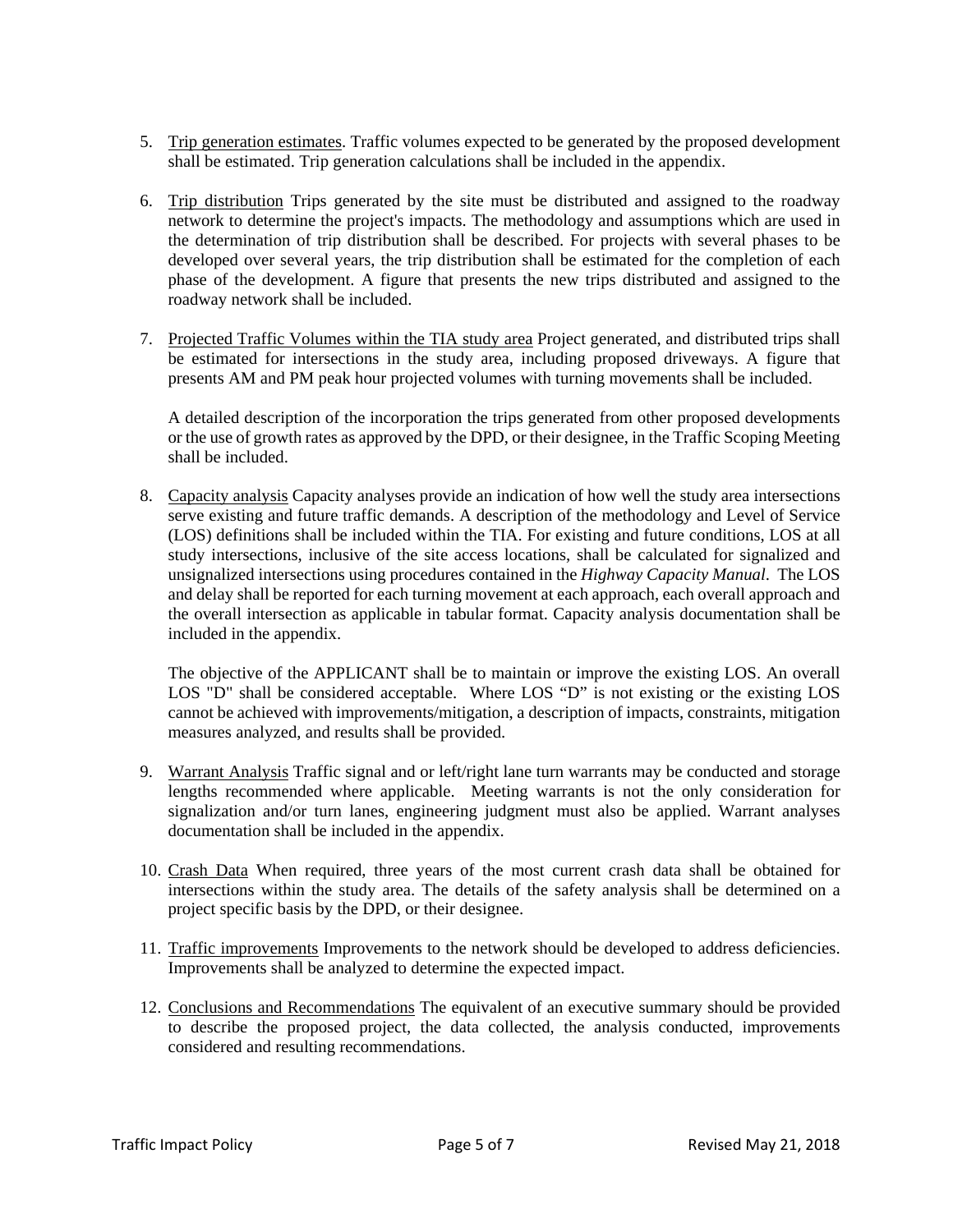## **Actions Based on TIA/ Mitigation**

A proposed development which is subject to the TIA requirements of this policy may be disapproved when the results of the required TIA demonstrate that the proposed project will overburden the existing roadway system by causing a reduction in service of affected roadways, negatively impacts the safety of the roadway, or is below the adopted Level of Service (LOS) "D". In the case where the existing Level of Service (LOS) is below "D", the required mitigating improvements shall improve the LOS to "D" or better. An APPLICANT, in coordination with the DPD, or their designee, may modify the development proposal to reduce traffic-related impacts. Modifications to applications for projects may include, but shall not be limited to:

- Dedication of additional right of way
- Re-routing of traffic and proposed access points serving the proposed project
- Traffic signal timing and/or phasing adjustments (with coordination and approval from the owner of the signal)
- Restriping or reconfiguration of intersections
- Construction of additional lanes
- Installation of a roundabout
- Installation of a signal
- Providing funding for infrastructure improvements
- Any other recommendations by the DPD upon review.

APPLICANTS will be responsible for the cost and implementation of identified improvement(s) to mitigate the traffic impact of their proposed development unless funding can be provided through a grant mechanism.

If traffic mitigation is part of an approved Traffic Impact Analysis, all approved traffic improvements must be implemented prior to issuance of an occupancy permit, unless otherwise provided for in the TIA Approval Letter and/or DOTD Letter of Compliance that it is to be completed within construction of a subsequent phase.

Mitigation shall comply with the Ascension Parish Master Plan in place at the time of application, if any. The APPLICANT shall verify with the DPD whether a Master Plan proposed route or improvement will affect the subject property. If so, access through the property and/or require Right-of-Way, may be required to be dedicated to the Parish as part of the APPLICANTS's mitigation efforts.

The Parish has the right to place moratoriums in areas where reasonable operational conditions, as determined by the DPD, or their designee, are not able to be achieved with mitigation.

# **Waiver of/Exemption from TIA Requirements**

The Planning Commission may not waive the traffic impact analysis submittal requirements of this policy.